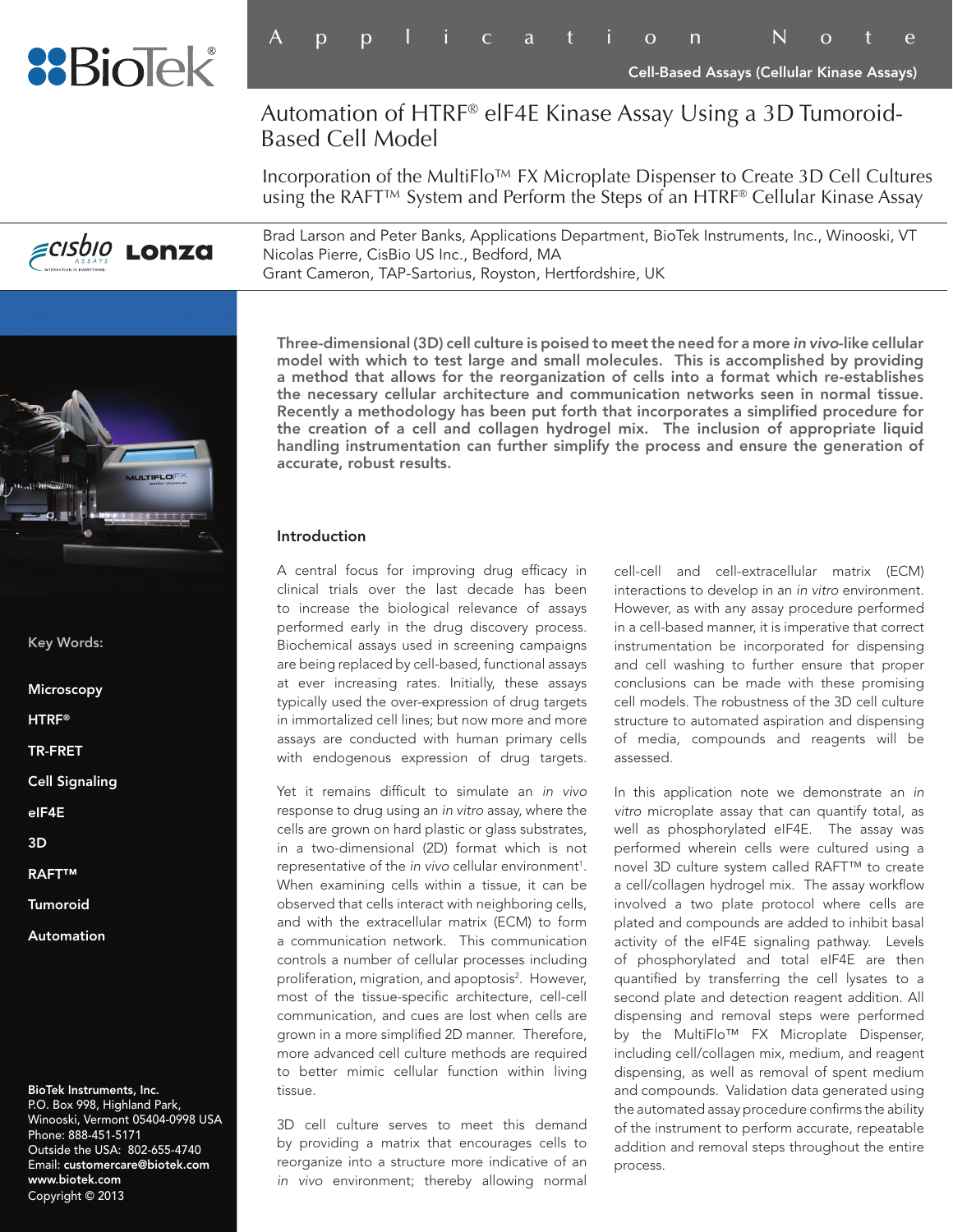# Materials and Methods

# **Materials**

#### Cells

Colorectal carcinoma HCT 116 cells (Catalog No. CCL-247) were obtained from ATCC (Manassas, VA). The cells were propagated in McCoy's 5A Medium (Catalog No. 16600) plus Fetal Bovine Serum, 10% (Catalog No. 10437) and Pen-Strep, 1X (Catalog No. 15140) from Life Technologies (Carlsbad, CA). The cells were plated at a final density of 2.5x10<sup>5</sup> cells/mL for 72 hours prior to performing the assay.

#### Inhibitors

Cercosporamide (Catalog No. 4500), and PI 103 (Catalog No. 2930) were purchased from R&D Systems (Minneapolis, MN).

#### RAFT Reagents and Plates

RAFT™ 96-well Kit (Catalog No. 016-1R10) - containing 4 x 96-well RAFT™ Absorbers, 4 x 96-well Culture Plates and Rat Tail Collagen 1 Reagent kit to form RAFT™ 3D cultures are available from Lonza (www.lonza.com/raft).

#### *Instrumentation*

#### MultiFlo™ FX Microplate Dispenser

MultiFlo™ FX is a modular, automated reagent dispenser for 6- to 1536-well plates. Up to four independent reagents are dispensed in parallel without potential carryover. The choice of peristaltic or syringe pumps allows reagent conservation and unattended operation down to 500 nL. A wash module is available for use with 6- to 384-well plates.

## Cytation™ 3 Cell Imaging Multi-Mode Reader

Cytation™ 3 combines automated digital widefield microscopy and conventional microplate detection. This patent pending design provides rich phenotypic cellular information with well-based quantitative data.

Cytation™ 3's design places special emphasis on livecell assays: features include temperature control to 45 °C, CO $_{\rm 2}$ /O $_{\rm 2}$  gas control, orbital shaking and full support for kinetic studies with BioTek's Gen5™ Data Analysis Software.

The filter-based system was used to detect the 665 nm and 620 nm fluorescent emissions from the HTRF® phospho and total eIF4E assay chemistries with the following settings: Delay after plate movement: 0 msec; Delay after excitation: 150 μsec; Integration time: 500 μsec; Read height: 10.5 mm. Imaging was also performed to analyze the tumoroid structure.

#### *3D Assay Components*

## RAFT™ 3D Cell Culture System



*Figure 1.* Creation of 3-Dimensional Cell/Collagen Hydrogel using RAFT™ System. (A) Cell/collagen mix dispensed to wells of 96-well plate. (B) 96-well RAFT™ plate containing individual absorbers. (C) Absorber insertion into plate well. (D) Absorption of medium, concentrating collagen and cells to *in vivo* strength. (E) Completion of absorption process creating 120 µm thick hydrogel. (F) Removal of absorber prior to dispense of fresh cell medium.

The RAFT™ (Real Architecture for 3D Tissue) cell culture technique developed by TAP-Sartorius and now distributed by Lonza BioScience allows researchers to culture cell type(s) of their choice in an *in vivo*-like collagen environment. The technology uses the most abundant matrix protein in the body, type I collagen. The RAFT™ process raises the collagen concentration to physiological levels quickly and reproducibly. It takes less than 1 hour to generate cell cultures which are ~120 µm thick, biomimetic, dimensionally stable and transparent with high cell viability.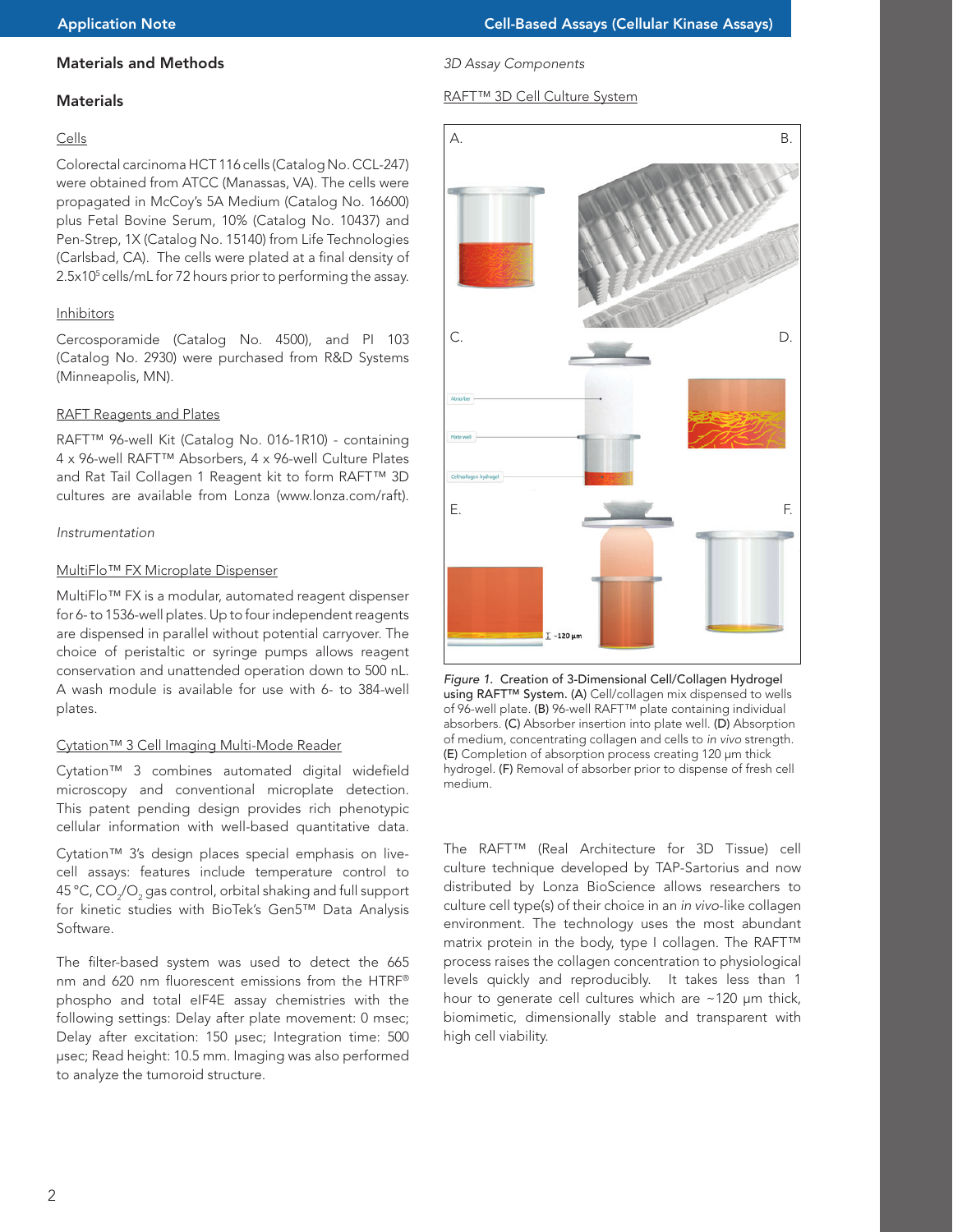# **HTRE<sup>®</sup> Phospho- and Total elF4E Assays**



*Figure 2.* Two-Plate HTRF® Human eIF4E Assay.

In the assay, phosphorylated and total eIF4E protein levels are measured using sandwich immunoassays involving two monoclonal antibodies. phospho-eIF4E assay: anti-peIF4E-K (Ab1) labeled with Eu-Cryptate and anti-eIF4E-d2 (Ab2) labeled with d2; Total-eIF4E assay: anti-eIF4E-K (Ab1) labeled with Eu-Cryptate and antieIF4E-d2 (Ab2) labeled with d2. The two antibodies for each respective assay may be pre-mixed and added in a single dispensing step, to further streamline the protocol. The assay is run in three steps. (A) In the inhibition step cells are incubated with inhibitor compounds. (B) In the lysis step cells are lysed, releasing the protein molecules. (C) In the detection step lysate is then transferred to a second plate, followed by antibody addition.

# Methods

# Automated 3D HTRF® elF4E Assay Protocol Day 1:

HCT 116 cells were added manually to the prepared collagen solution. The peristaltic pump of the MultiFlo™ FX was then used to dispense the mixture to the 96-well plate in a volume of 240 µL per well. The final cell concentration equaled 25,000 cells/well. The cell plate was then incubated at 37  $\degree$ C/5% CO<sub>2</sub> for 15 minutes, followed by manual addition of the absorbers in the RAFT™ plate, and an additional 15 minute incubation at 37 °C/5% CO<sub>2</sub> during which the RAFT<sup>™</sup> process increases the collagen density to a physiologically relevant strength. The absorbers were then removed and 100 µL of new medium was then added by the MultiFlo™ FX to the concentrated cell/collagen hydrogel. The plate was once again incubated at 37  $\degree$ C/5% CO<sub>2</sub> for three days to allow the tumoroid to form.

## Automated 3D HTRF elF4E Assay Protocol Day 4:

Following the incubation period, the aspirate pins of the plate washing module removed the spent medium, and the peristaltic pump dispensed 100 µL of small molecule inhibitor back to the plate. The cells and compounds were incubated together for 60 minutes at 37  $\degree$ C / 5%  $\mathsf{CO}_2$ . The aspirate and dispense procedure was repeated to remove each inhibitor concentration and add 75 µL of lysis reagent. This was followed by a 60 minute incubation at room temperature with shaking. 16 µL lystate aliquots were transferred to a separate low volume 384-well plate. 4 µL of the appropriate HTRF® antibody mix for the phospho or total eIF4E assays were then added to the lysate aliquots using the peristaltic pump, and the plate incubated for 4 hours before reading.

# Delta F(%) Calculation

The Delta F(%), or assay window, was calculated by comparing results from wells containing compound to negative control wells containing no compound using the following formula:

((HTRF Value $_{\text{(Test Well)}}$  – HTRF Value $_{\text{(Neg Ctl)}}$ )/HTRF Value $_{\text{(Neg Ctl)}}$ )\*100.

# Automated Assay Z'-factor Validation

The automated assay workflow was run with the MultiFlo™ FX using 0 and 100 μM concentrations of cercosporamide as positive and negative controls, respectively in a Z'-factor experiment to measure the ability of the instrument to perform accurate and repeatable aspirate and dispense steps. Forty replicates of each compound concentration were included. The process was also performed using the EL406™ Microplate Washer Dispenser, as well as manually, to compare the results from different methods.

## eIF4E Pathway Inhibitor Dose Response Analysis

Small molecule inhibitors were then tested for their ability to inhibit the eIF4E signaling pathway. Compounds included cercosporamide, a known blocker of eIF4E phosphorylation, and the mTOR inhibitor PI 103. 8-point titrations were created for each compound with concentrations ranging from 100-0 µM for cercosporamide, and 10-0 µM for PI 103 using a serial 1:4 dilution scheme. Lysate aliquots were tested with the phospho eIF4E and total eIF4E assays to confirm at what level of the signaling pathway the inhibition takes place. The assay procedure was once again performed manually, as well as using the MultiFlo FX.

# **HCT 116 Tumoroid Image Analysis**

Images were captured of the HCT 116 tumoroids following the three day post-dispense incubation period using 20x magnification. The cells were stained using DAPI, Alexa Fluor® 488 phalloidin, and CellMask™ Orange plasma membrane fluorescent probes.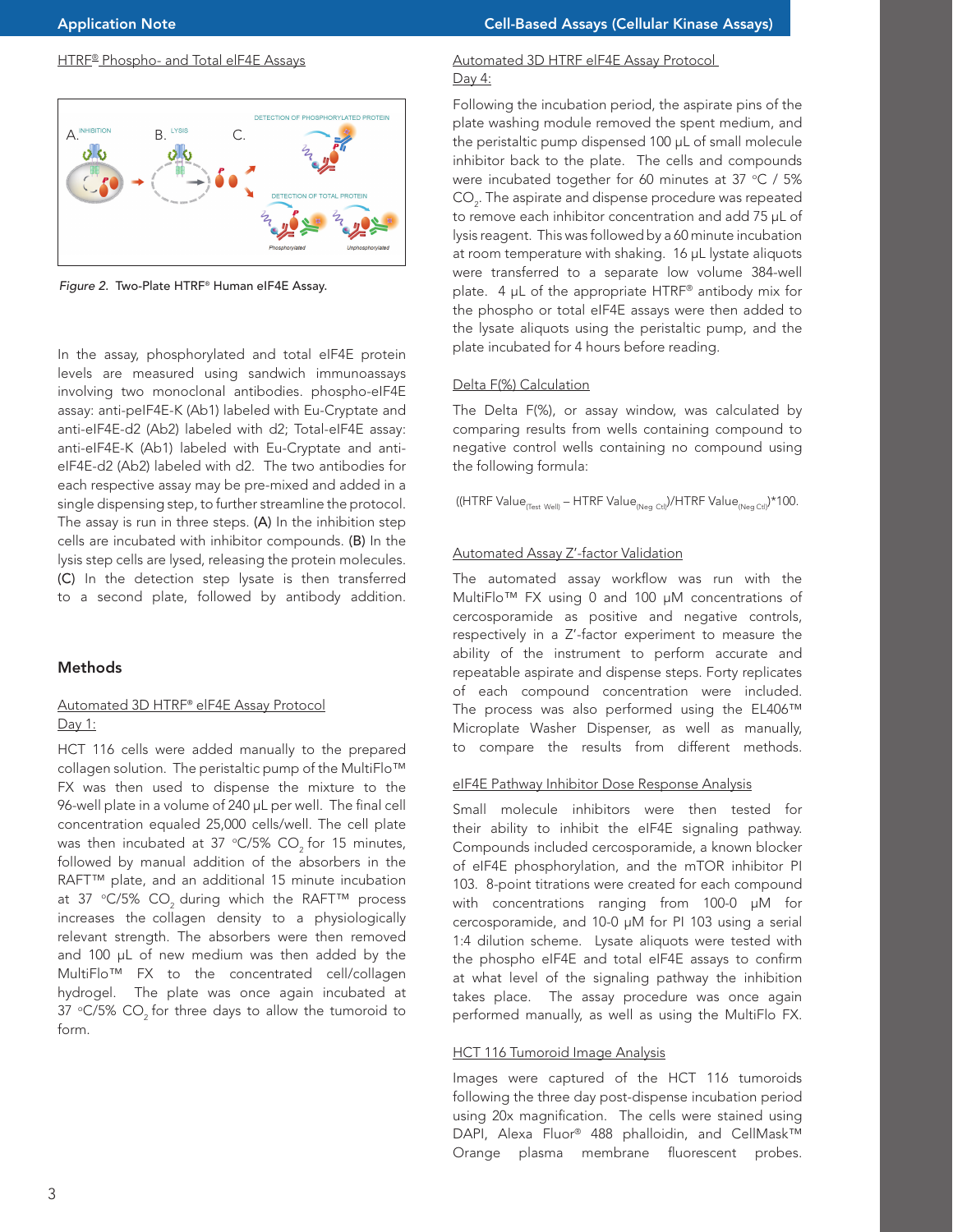#### Results and Discussion

# Automated Assay Robustness Assessment

The MultiFlo™ FX automated assay procedure described previously was validated in a Z'-factor<sup>3</sup> experiment. The Z'-factor is a measure of assay robustness, and takes into account the difference in signal between positive and negative controls as well as the signal variation amongst replicates. A scale of 0-1 is used, with values greater than or equal to 0.5 indicative of an excellent assay. The same experiment was also executed using the EL406™ automated procedure, as well as manually to properly assess the performance of the MultiFlo™ FX.



*Figure 3.* Z'-factor results using (A) MultiFlo™ FX automated; (B) EL406™ automated; and (C) manual procedure to perform phospho eIF4E assay.

Per figure 3 data, the MultiFlo™ FX automated procedure provides equivalent results to the EL406™. The Z' value for both, being >0.7, is indicative of a robust process. The values are also well above those achieved manually, demonstrating that repeatable aspiration and dispensing steps can improve accuracy and decrease variability within the final assay data.

## Automated vs. Manual Assay Procedure Compound Pharmacology Comparison

Inhibition curves were plotted and  $IC_{50}$  values calculated for both compounds tested from the Delta F(%) values calculated by the Gen5™ Data Analysis Software using the original 620 and 665 nm emission signals.



*Figure 4.* Dose response curves demonstrating inhibition of eIF4E phosphorylation. Results shown for the (A) MultiFlo™ FX and (B) manual assay procedure.



*Figure 5.* Compound inhibition of total elF4E protein levels.

The ability to generate accurate inhibitor pharmacology is further validated by the results illustrated in figure 5. A decrease in endogenous total eIF4E is seen with increasing concentrations of PI 103, which is consistent with what has been previously published in the literature; that PI 103 inhibits expression of PI3K/Akt/mTOR downstream proteins4 . In contrast cercosporamide, which blocks direct phosphorylation of eIF4E through suppression of Mnk kinase activity<sup>5</sup>, does not demonstrate a noticeable effect on total eIF4E protein levels.

#### Cytation™ 3 Imaging of 3D Tumoroid Structures



*Figure 6.* 20x z-stacked image of HCT 116 tumoroids.